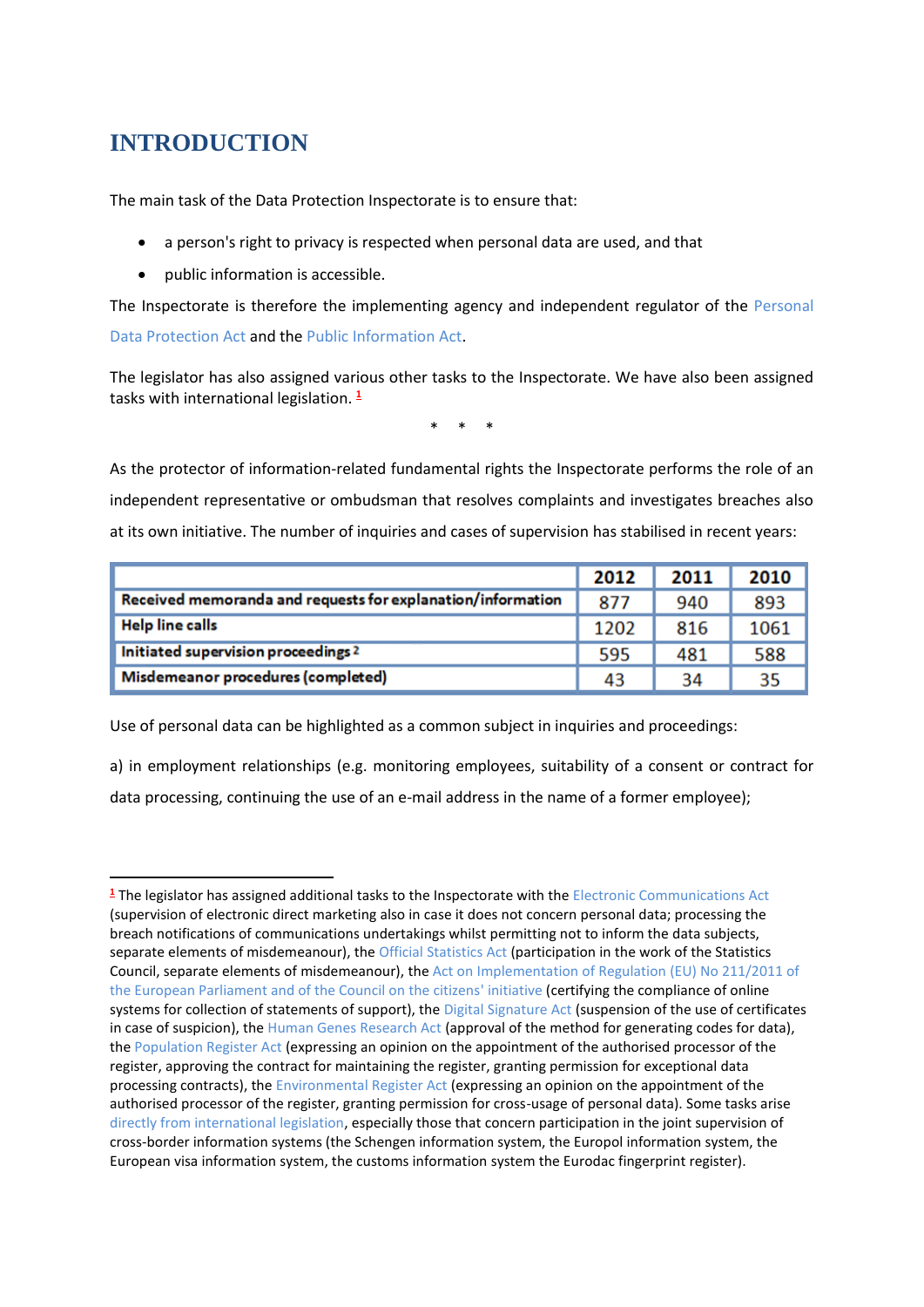b) disclosure of debt data (primarily disclosure without the filter of legitimate interest, disclosure of the members of managing bodies of indebted legal entities);

c) in social and online media (in simple terms, this may be described as a person's request to have their name deleted from Internet search engines, mostly related to social media);

d) electronic direct marketing (unwanted advertisements sent by e-mail and text message).

The use of cameras to monitor people and also the publication of recordings in social media, companies and educational institutions is a growing concern.

In the legal sense, the focus of questions and disputes is usually on the legal basis of data processing – whether or not the person's consent for data processing was obtained, whether or not a contract or legal act could have been the legal basis for processing without consent.

There are fewer cases that concern public information – they comprise 10% of requests for explanation, 18% of calls to the information hotline and a quarter of complaints and challenges.

Establishing access restrictions remains the most common topic in the area of public information: such restrictions may be excessive as well as inadequate (access to documents that infringe on privacy via online document registers).

However, the most complicated legal disputes arise over the issue of whether or not a person in private law is someone who performs public tasks and therefore also a possessor of public information.

Misuse of the Population Register is the most common reason of misdemeanour proceedings (30 of 43 completed proceedings). Misuse of the police database has decreased (4 misdemeanour cases).

Our primary goal is to end breaches, not to punish. The majority of breaches end immediately when supervision starts or when a recommendation/proposal is received. In 2012 we issued precepts in just 48 cases.**<sup>2</sup>** We imposed penalty payments and misdemeanour fines in 39 cases.

\* \* \*

Reviewing requests for explanation and complaints is a reaction aimed at individuals and individual questions. It basically means dealing with the trees, not the forest.

1

**<sup>2</sup>** This figure does not include standard precepts for guaranteeing the obligation to register cases of sensitive personal data processing – there were 130 such cases in 2012.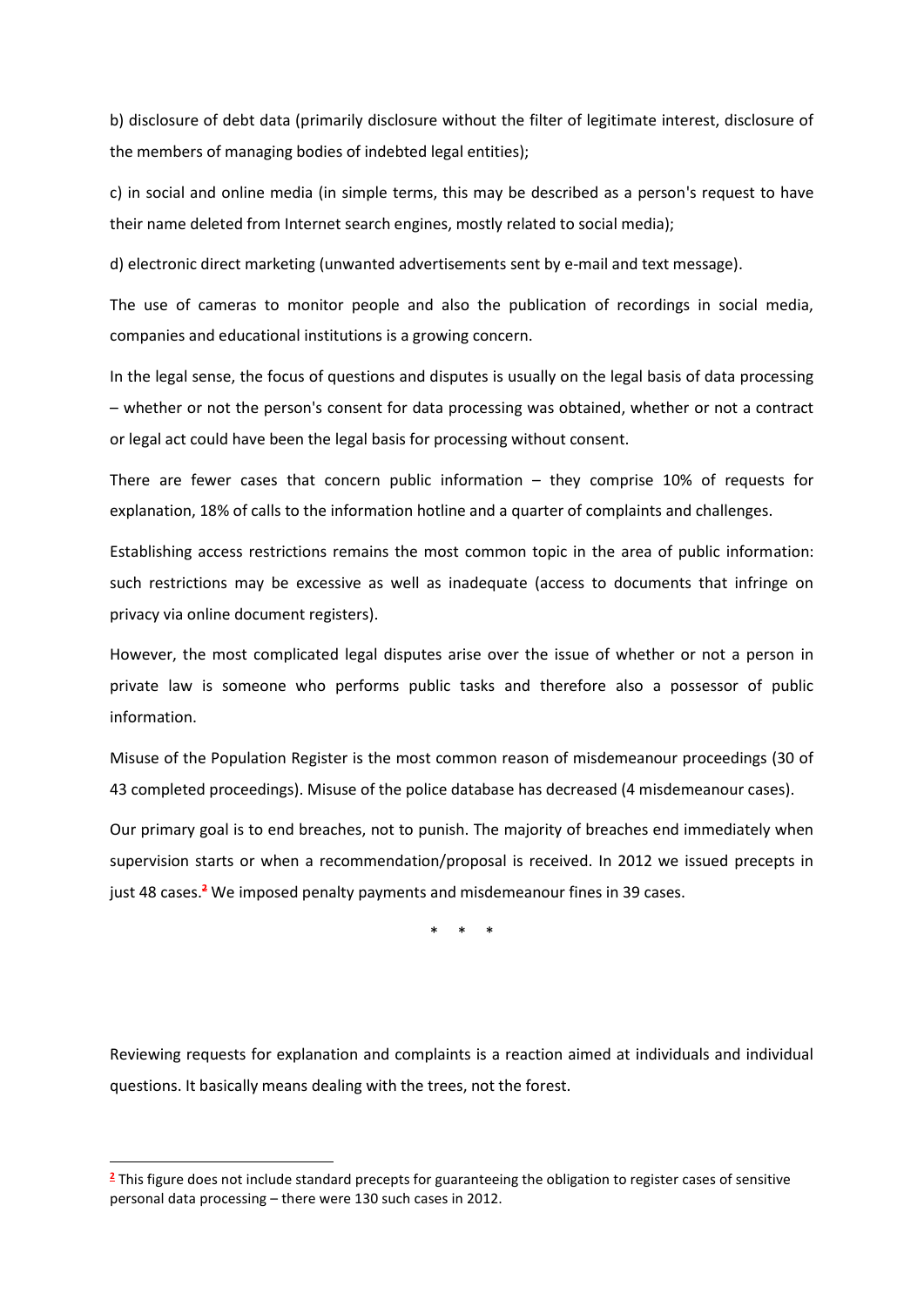We must use the little resources we have left after reacting to problems in the most effective manner: for the prevention of problems, giving information, preparation of guidelines, advising important initiatives and development of cooperation.

**Preparing the opening of the electricity market** is an example of prevention – the Inspectorate participated in the steering group of the electricity market data warehouse for a year as an adviser on issues concerning protection of the privacy of clients. Only one actual incident later occurred in this area.**<sup>3</sup>**

\* \* \*

Our first priority in the protection of personal data in 2012 was **protection of the privacy of minors**. We dedicated our annual conference (held on 27 January) to this topic. The Guidelines of the Chancellor of Justice on Informing about Children in Need of Assistance were also introduced at the conference. We joined the cooperation project *Targalt Internetis* (Be Smart Online) that is led by the Estonian Union for Child Welfare – we would not be able to reach such a large audience if we acted on our own. We aimed the online game *Päästa Liisa ID* (Save Liisa's ID) at teenagers. We continued giving information on the user account opened for the game in social media. We spoke to teachers of social studies at the seminar organised by the Estonian Atlantic Treaty Association (on 26 October).

\* \* \*

Cooperation with the Labour Inspectorate in 2012 was the continuation of the 2011 guidelines on **personal data protection in employment relationships**. We took part in the four regional lecture series of the Labour Inspectorate and explained the subject of personal data of employees to employers, human resources specialists and trade unions. The Labour Inspectorate also published our guidelines in both Estonian and Russian. We are very grateful to our colleagues from the Labour Inspectorate for this great cooperation.

\* \* \*

Estonia became a member of the **Schengen Convention** in 2007. The abolishment of border control on internal borders is compensated for with information exchange between the law enforcement authorities of member states via the Schengen information system and the visa information system. The risk that information systems may be misused is managed with strict data protection rules. Once every five years the member states all evaluate each other to check whether the activities of their authorities comply with the Schengen requirements. Evaluation committees consisting of the

 $\overline{a}$ 

**<sup>3</sup>** One of the electricity sellers, 220 Energia OÜ, made it possible to access the data of consumers on the basis of personal identification codes. There was an attempt to misuse access, but it was immediately detected and access was made possible only with ID cards.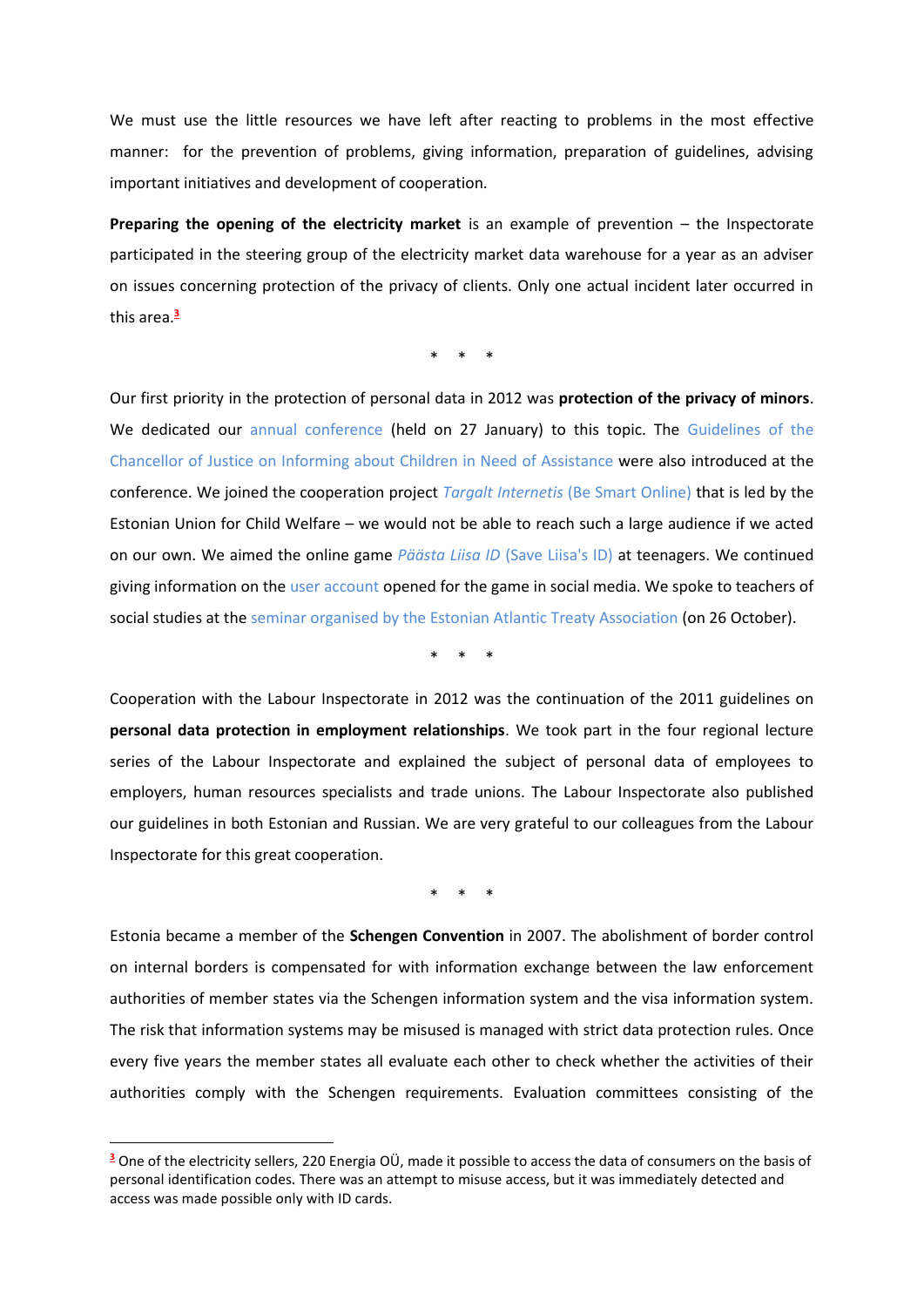representatives of data protection authorities check adherence to data protection rules. This includes evaluating the day-to-day work and supervision carried out by the police, border guards and consular services in the area of data protection as well as the general capacity and independence of data protection authorities.

The Inspectorate participated in the evaluation of six foreign sister authorities in 2011 and 2012. The Baltic States were evaluated in October 2012. Estonia needed a follow-up evaluation in the area of data protection in 2007, but this time we passed the evaluation without any observations.

The evaluation committee found our online Schengen information (thorough and harmonised information in three languages on the websites of the Inspectorate as well as associated authorities), the regular cooperation between Estonian authorities and the cross-border activities of Baltic data protection authorities to be exemplary.

We would like to acknowledge the contribution made by our colleagues in the Police and Border Guard Board, the Ministry of the Interior, the Ministry of Foreign Affairs and the Information Technology and Development Centre of the Ministry of the Interior to the achievement of positive results in the evaluation.

\* \* \*

Detailed guidelines aimed at the senders and recipients of e-advertisements were completed on 22 February 2012 in the area of **electronic direct marketing**. The draft of these guidelines was discussed in the public advisory committee of the Inspectorate as well as with business organisations and the Consumer Protection Board. The guidelines were introduced in the *Äripäev* business newspaper on 15 March 2012. We also constantly refer to the guidelines in the course of proceedings and in correspondence.

\* \* \*

The number of proceedings concerning the **misuse of health data** increased in 2012. The reason for this is simple – we established cooperation with the Health Board and the e-Health Foundation. We exchange information about possible breaches. We carried out two audits in the health sector and found that the organisation of personal data protection in the State Agency of Medicines and the Health Insurance Fund complies with requirements.

\* \* \*

In the area of **supervision of database maintenance** we also carried out personal data protection audits in Viljandi County Government, the Rescue Board and Narva City Government. Supervision in the latter two is continuing due to the omissions we identified.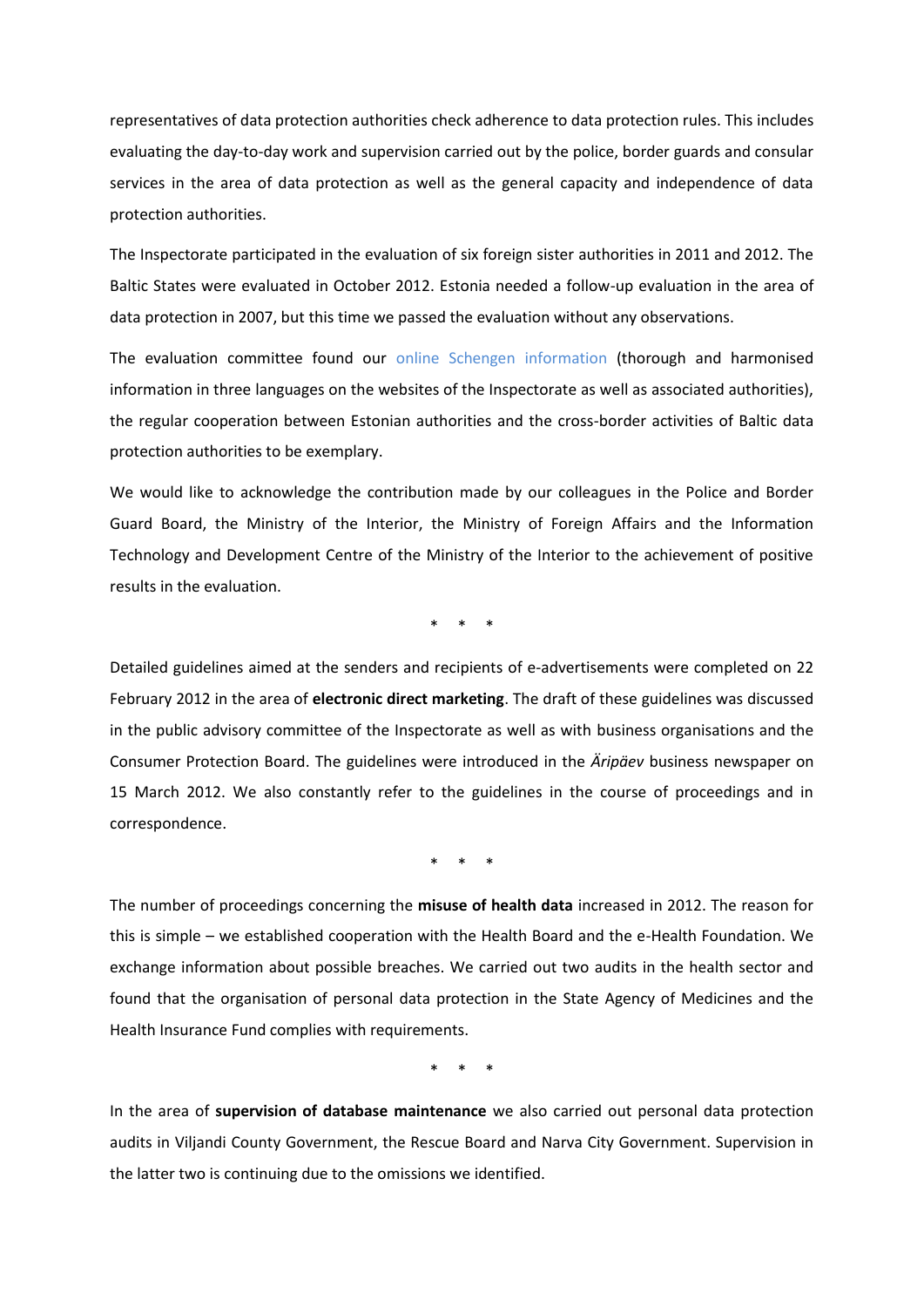In the interests of legitimate data processing we checked the logs in the register of self-restrictions of gamblers (the Tax and Customs Board, omissions were eliminated and supervision was ended), in the payroll software of state agencies (the Ministry of Finance, follow-up inspection will continue in 2013) and in the database of the Estonian Traffic Insurance Fund (follow-up inspection will continue in 2013).

Concertation using the detailed descriptions uploaded in the administration system of the state's information system also helps identify problems in the area of database maintenance. The Inspectorate is one of the coordinating agencies that monitors compliance with personal data protection and public information requirements. The number of concertation proceedings was 84 in 2012 (including 16 refusals) and 81 in 2011.

\* \* \*

**Comparative monitoring of the disclosure of debt data of natural persons** in November 2012 covered the websites of 66 debt collection companies. 12 of them had disclosed the names and often also the dates of birth or personal identification codes of private persons on public websites. Seven of these companies terminated the breaches voluntarily, five did it after we had issued them with precepts.

\* \* \*

Scientific research permits were our broadest activity in the area of **research and statistics**. In 2012 we issued 13 permits and refused to issue them in three cases. We also carried out random follow-up inspections of data security in the research institutions to which we had granted permits. In 2012 we inspected the Tallinn University Institute of Demography, no omissions were found.

We also observed the Population and Housing Census during the first three months of 2012. Our colleagues from the Estonian Information System Authority helped us with advice. Statistics Estonia quickly eliminated the small omissions found in the online census, and no big problems were found. As far as we know, participation in the Estonian online census achieved a world record: 62% of all enumerated people.

\* \* \*

We launched the cooperation network of the public information and personal data protection coordinators of state agencies in order to improve enforcement of the **Public Information Act.** It helps prevent and solve problems, and exchange useful information. In addition to quarterly meetings we also prepared a coordinator's reminder and administer an FAQ page about this area on our website.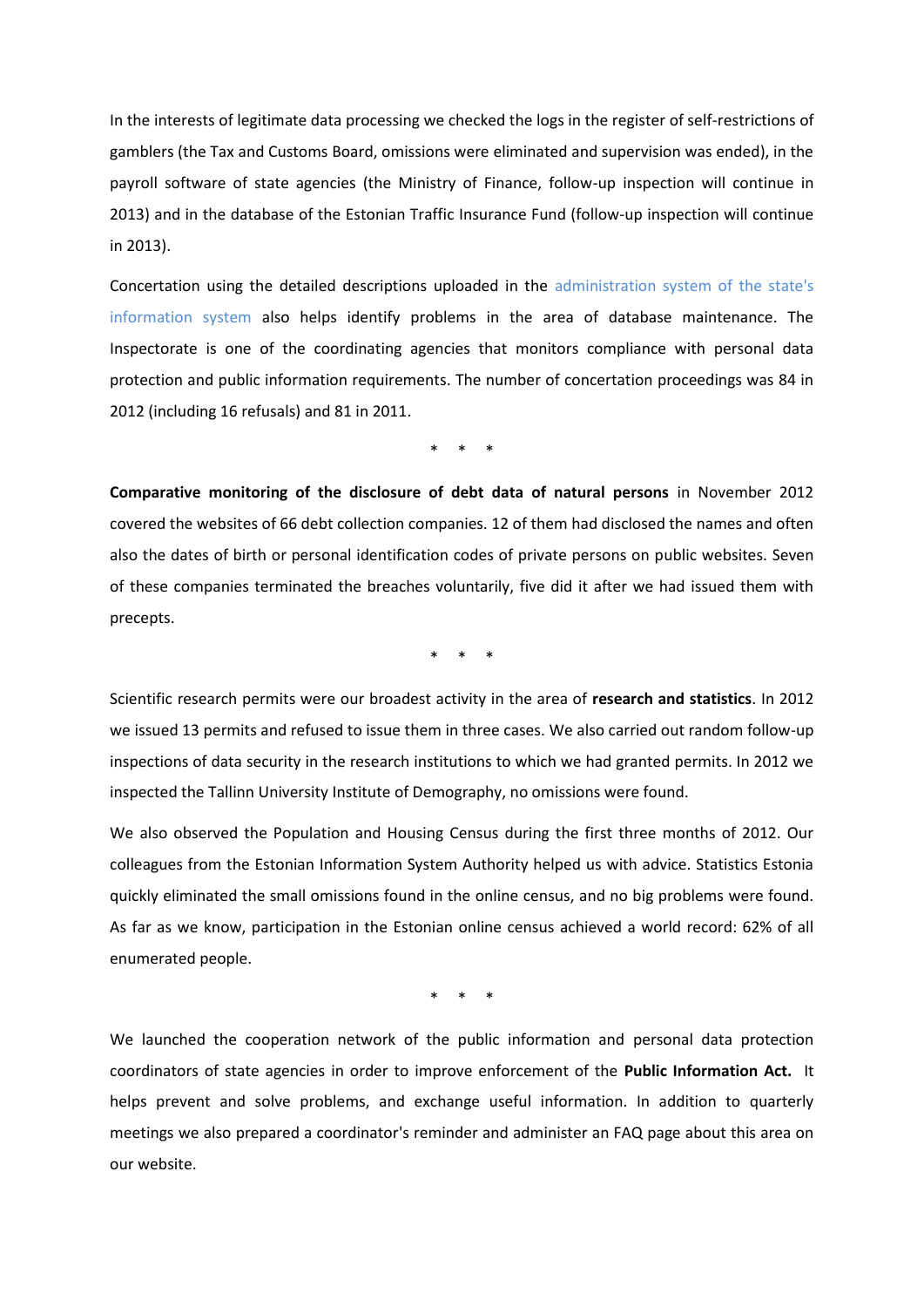As a result of monitoring public sector websites and document registers in 2011 we selected five state agencies and five local governments for the final round. In January 2012 the public advisory committee of the Inspectorate named Padise Rural Municipality as the most transparent local government and the Veterinary and Food Board as the most transparent state agency.

We published the results of the last monitoring of the websites of state agencies on the International Public Information Day on 27 September in the format of traffic light colours. We are pleased to admit that whilst most agencies had serious problems in 2009 when we started with the monitoring, none of them ended up in the red this time around.

As the situation has improved, we will carry out just one annual monitoring in the area of public information in 2013. We will continue using traffic light colours to summarise the results.

\* \* \*

**Sensitive personal data processing** was registered 537 times in 2012, including renewals after the expiry of the 5-year registration period.**<sup>4</sup>** 130 precepts were issued to guarantee the registration obligation.

These numbers were smaller in 2011 – 397 and 62. The reason for the increase is that the 5-year registration period of many data processors expired.

We published relevant reminders and sample forms by areas of activity for persons responsible for personal data protection on our website.

\* \* \*

In 2012 the Inspectorate expressed its opinion on 21 draft acts and regulations. Some examples:

- we gave our opinion on the planned amendments to the Tourism Act to the Ministry of the Interior. We considered the purpose of the national database of accommodation service users – to guarantee public order – to be too general. A purpose that is too broad would justify access to the database that is also too broad;

- we advised the Ministry of Justice to archive the address details of the sole traders deleted from the Commercial Register. These are predominantly home addresses. People who have ended their business activities are disturbed by the continued use of their personal contact details in information catalogues and receipt of business advertisements;

- amendments to the Public Information Act that concern reuse of public information demanded a lot of attention. Copying databases in full and mixing data from different sources must be seriously

1

**<sup>4</sup>** This figure also covers the alternative to registration of sensitive personal data processing – registration of persons responsible for personal data protection.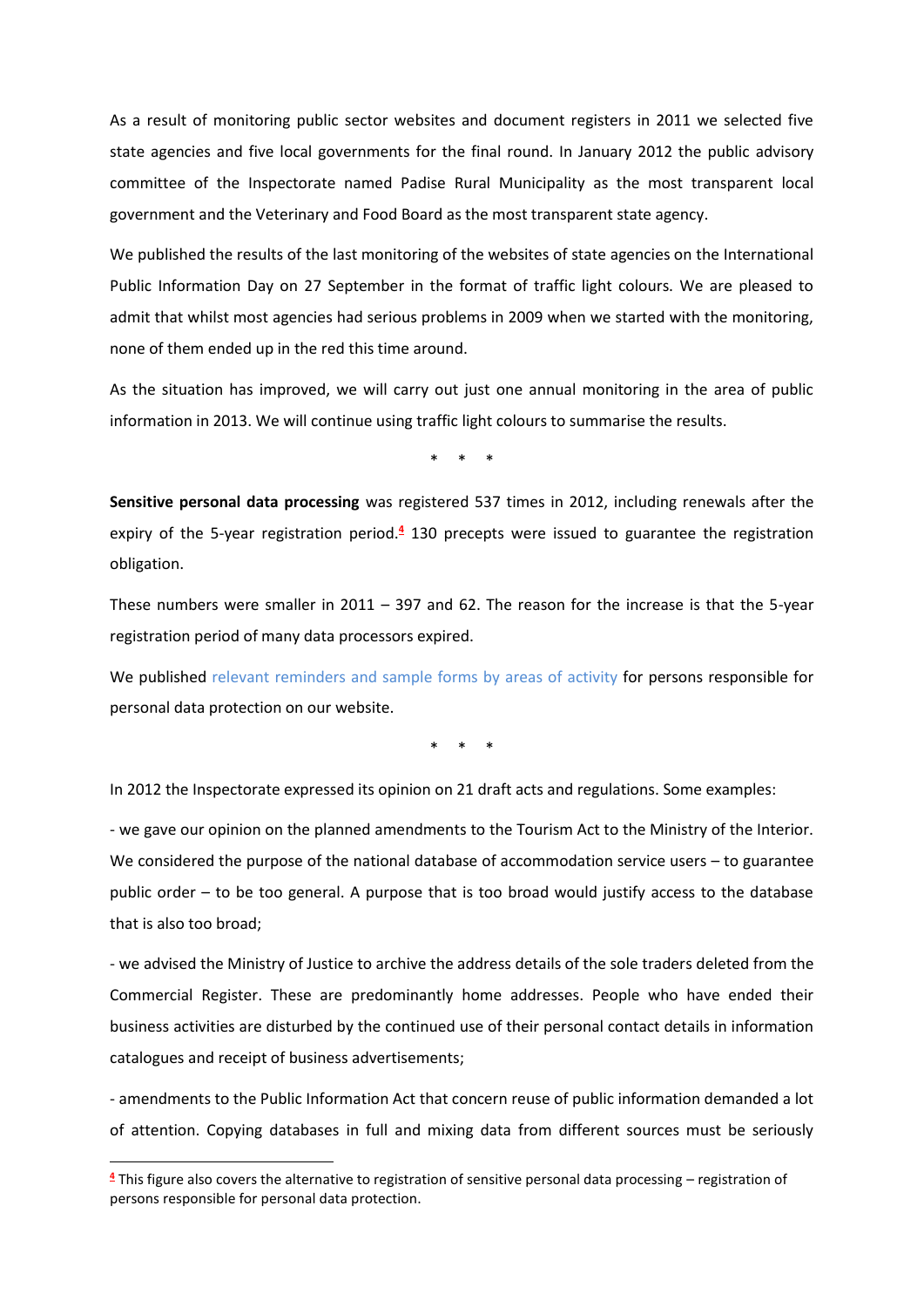thought through from the viewpoint of personal data protection. The Inspectorate is preparing practical guidelines regarding this as well as the machine-readable format.

\* \* \*

In **international cooperation** the Inspectorate participated in the activities of numerous workgroups.

Cooperation between Baltic data protection inspectorates was successful from the practical point of view – our Lithuanian colleagues joined the partnership of Estonian and Latvian authorities in 2012. We carried out a joint audit in all hotels operating under the Radisson Blue brand. The audit covered the processing of the personal data of clients and staff members.

We will continue with joint supervision activities also in 2013, when our focus will be on the gambling sector.

\* \* \*

The **data protection reform plan of the European Union** was the most significant international topic. The opinion expressed by European data protection authorities on the reform plan in the opinion adopted on 23 March 2012 was generally positive, but also contained a number of observations and criticism. The opinion was not unanimous, as many data protection authorities did not support it for various reasons.

Estonia exercised the right stipulated in the workgroup's rules of procedure and had its dissenting opinion enclosed with the joint opinion of the workgroup. By doing this we showed that the data protection authorities of Europe do not form a united front in support of the reforms.

Although the goals of the reform plan are good, the content of the suggested drafts is clearly in contravention to the goals. The reform package considerably increases the administrative burden of companies as well as the public sector. There is no risk-based approach – any personal data processing is considered a threat.

The biggest concern for us is that discussions are taking place, but there is no independent analysis of the impact of such a monumental reform (which means that the internal legislative drafting rules of the Commission are being ignored).

The reform plan makes the council consisting of European data protection authorities and the European data inspector the persons who make decisions (the secretariat of the latter is also the secretariat of the council). The European Data Protection Council and the European Commission may interfere with any single decisions made by each data protection authority, including punishment decisions. Large fines are prescribed as the implementing mechanism and data protection authorities do not have much discretion in imposing them.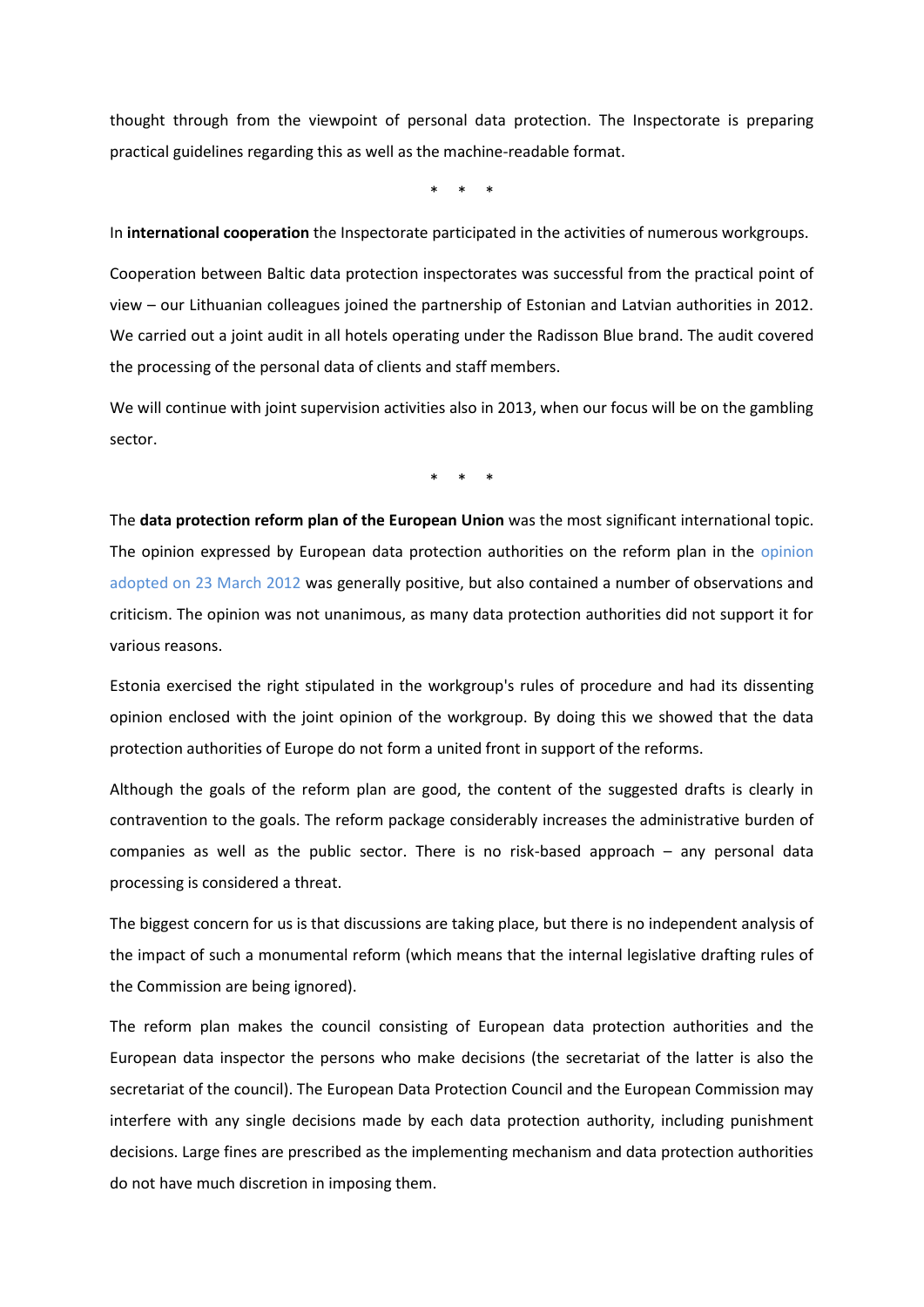Data subjects would be able to protect their rights not in their countries of residence, but in the data protection authority of the country of the company's or group's principal undertaking.

We see this as a deterioration of the rights of data subjects and the competitiveness of European economy, which slows down the development of digital economy and the information society.

The reform plan was discussed in the European Parliament and in the workgroup of the representatives of governments. It is positive that the Estonian Government quickly took a position on this matter and that discussions reached the general public in Estonia.

\* \* \*

Updating broader international documents has also been discussed in association with the data protection reform plan of the European Union. The Inspectorate participates in the advisory committee of the Convention for the Protection of Individuals with regard to Automatic Processing of Personal Data of the Council of Europe. The negotiations of experts for amendment of the Convention of 1981 ended in 2012.

We also represent Estonia in the data security and privacy protection workgroup of the Organisation for Economic Co-operation and Development (OECD) with the Ministry of Economic Affairs and Communications. The workgroup discusses the amendments to be made to the central privacy document of the OECD – Guidelines on the Protection of Privacy and Transborder Flows of Personal Data. The discussion is ongoing.

\* \* \*

The staff composition (18 positions) guaranteed with the Inspectorate's salary fund and the Inspectorate's structure did not change in 2012. The budget of the Inspectorate was 549,484 euros in 2011 and increased to 595,403 euros in 2012.

 $\star$ 

This is the fifth annual presentation during my term in office. I would like to use this opportunity to thank my colleagues, whose hard work is summarised in this report.

My colleagues and I are also grateful to the various experts who have given us good advice over the years as members of the Inspectorate's advisory committee.

We are a small agency, so cooperation with other authorities and organisations is important for us. They are the Ministry of Justice, the Ministry of Economic Affairs and Communications, the Ministry of Foreign Affairs and the Ministry of the Interior, the Office of the Chancellor of Justice, the Estonian Information System Authority, the Police and Border Guard Board, the Labour Inspectorate, the Health Board, the e-Health Foundation, the Estonian Union for Child Welfare, the Centre of Registers